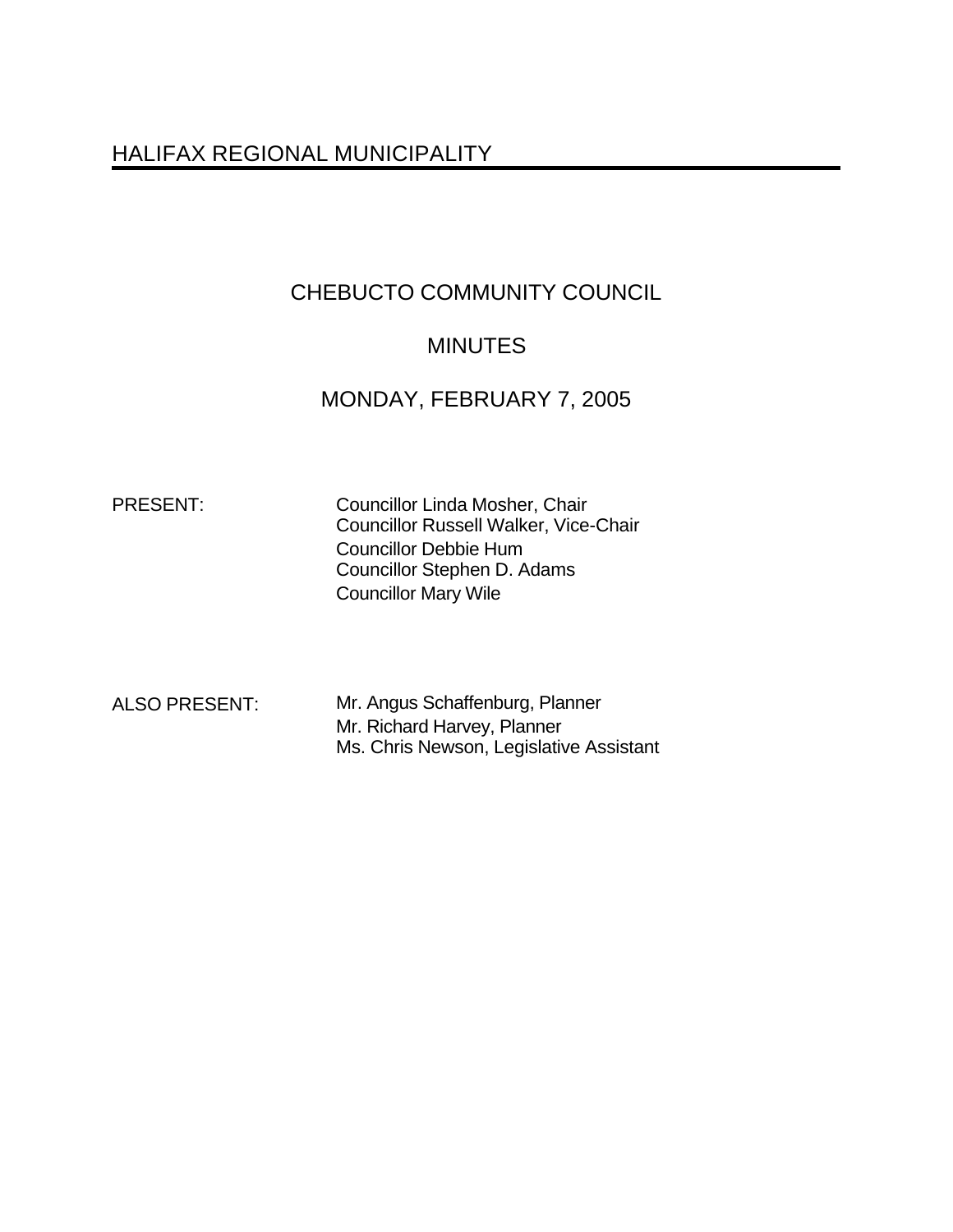## **TABLE OF CONTENTS**

| 1.  |                                                             |                                           |                                                                                                                                                                                                                                                    |  |  |  |
|-----|-------------------------------------------------------------|-------------------------------------------|----------------------------------------------------------------------------------------------------------------------------------------------------------------------------------------------------------------------------------------------------|--|--|--|
| 2.  |                                                             |                                           |                                                                                                                                                                                                                                                    |  |  |  |
| 3.  | APPROVAL OF THE ORDER OF BUSINESS AND APPROVAL OF ADDITIONS |                                           |                                                                                                                                                                                                                                                    |  |  |  |
| 4.  |                                                             |                                           |                                                                                                                                                                                                                                                    |  |  |  |
|     | 4.1                                                         |                                           |                                                                                                                                                                                                                                                    |  |  |  |
|     |                                                             | 4.1.1<br>4.1.2<br>4.1.3<br>4.1.4<br>4.1.5 | As-of-Right Development Along Bedford Highway  4<br>Proposed Sign - Shoppers Drug Mart, Herring Cove Road  4<br>Hurricane Juan Clean-Up in Districts 10, 15, 16, 17 and 18 5<br>Armdale Rotary Traffic Signal St. Margaret's Bay Road/Herring Cove |  |  |  |
| 5.  |                                                             |                                           |                                                                                                                                                                                                                                                    |  |  |  |
| 6.  |                                                             |                                           |                                                                                                                                                                                                                                                    |  |  |  |
| 7.  |                                                             |                                           |                                                                                                                                                                                                                                                    |  |  |  |
| 8.  |                                                             |                                           |                                                                                                                                                                                                                                                    |  |  |  |
| 9.  | 9.2<br>9.3                                                  | <b>Petitions</b><br>9.2.1                 | CORRESPONDENCE, PETITIONS AND DELEGATIONS  5<br>Petition to Re-Zone Ralston Avenue and Pearson Avenue from R2<br>General Residential to R1 Single Family Dwelling Designation 5                                                                    |  |  |  |
| 10. | 10.1<br>10.2<br>10.3                                        |                                           | Chebucto Community Council Appointment to Council Executive Committee8                                                                                                                                                                             |  |  |  |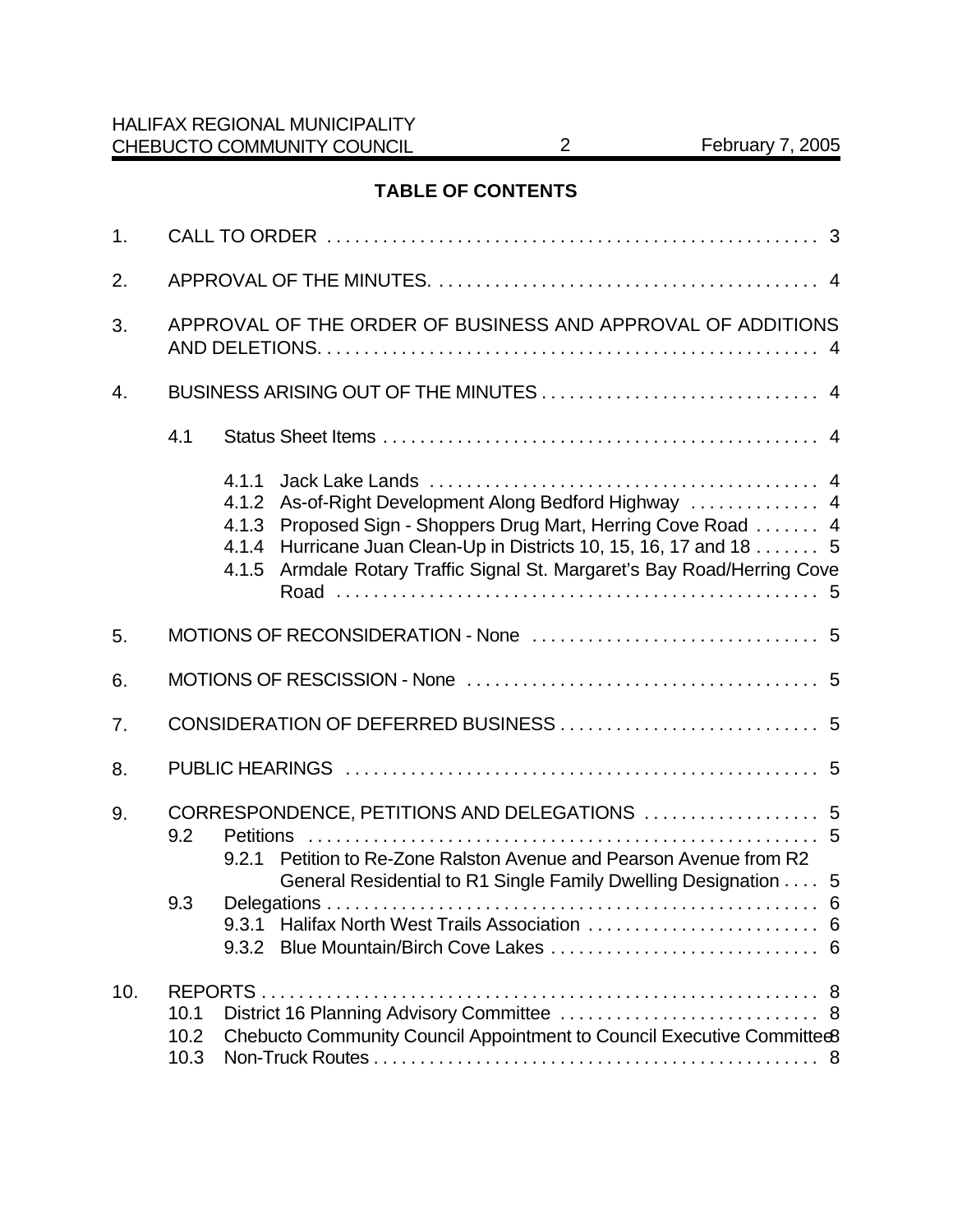|     | <b>HALIFAX REGIONAL MUNICIPALITY</b><br>CHEBUCTO COMMUNITY COUNCIL                        | 3 | February 7, 2005 |  |
|-----|-------------------------------------------------------------------------------------------|---|------------------|--|
| 11. |                                                                                           |   |                  |  |
| 12. | Designation of Property to Parkland/Conservation - Keyworth Lane area . 9<br>12.1<br>12.2 |   |                  |  |
| 13. |                                                                                           |   |                  |  |
| 14. |                                                                                           |   |                  |  |
| 15. |                                                                                           |   |                  |  |
| 16. |                                                                                           |   |                  |  |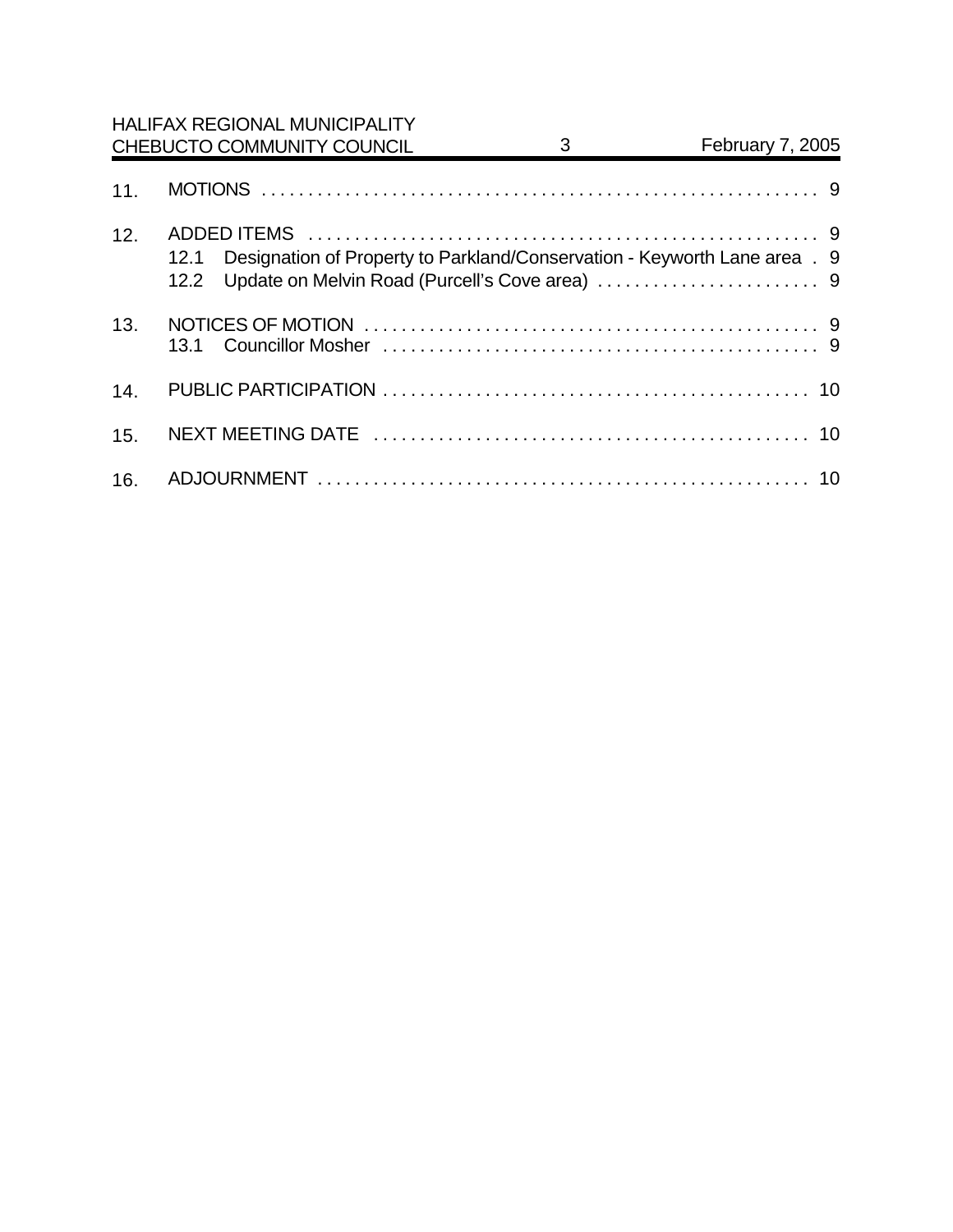#### **1. CALL TO ORDER**

The Chair called the meeting to order at 7:05 pm.

### **2. APPROVAL OF THE MINUTES** - None

## **3. APPROVAL OF THE ORDER OF BUSINESS AND APPROVAL OF ADDITIONS AND DELETIONS**

**Additions:** 12.1 Designation of Property to Parkland/Conservation - Keyworth Lane area 12.2 Update on Melvin Road

**MOVED BY Councillor Walker, seconded by Councillor Adams that the agenda be approved as amended. MOTION PUT AND PASSED UNANIMOUSLY.**

### **4. BUSINESS ARISING OUT OF THE MINUTES**

4.1.1 Jack Lake Lands

Councillor Adams advised no further information has been received. **To remain on Status Sheet.**

- 4.1.2 As-of-Right Development Along Bedford Highway
- A staff report dated January 18, 2005 was before Community Council.

**MOVED BY Councillor Hum, seconded by Councillor Walker that a decision on this issue be deferred pending consultation with community residents and MLA Peter Christie.** Councillor Hum advised the meeting with community residents and MLA Peter Christie is planned for March 2, 2005. **MOTION PUT AND PASSED UNANIMOUSLY.** 

- 4.1.3 Proposed Sign Shoppers Drug Mart, Herring Cove Road
- An Information Report dated January 31, 2005 was before Community Council.

Mr. Richard Harvey, Planner, presented the report.

### **MOVED BY Councillor Adams, seconded by Councillor Walker that Chebucto Community Council direct staff to:**

**1. Consult with Shoppers Drug Mart regarding potential**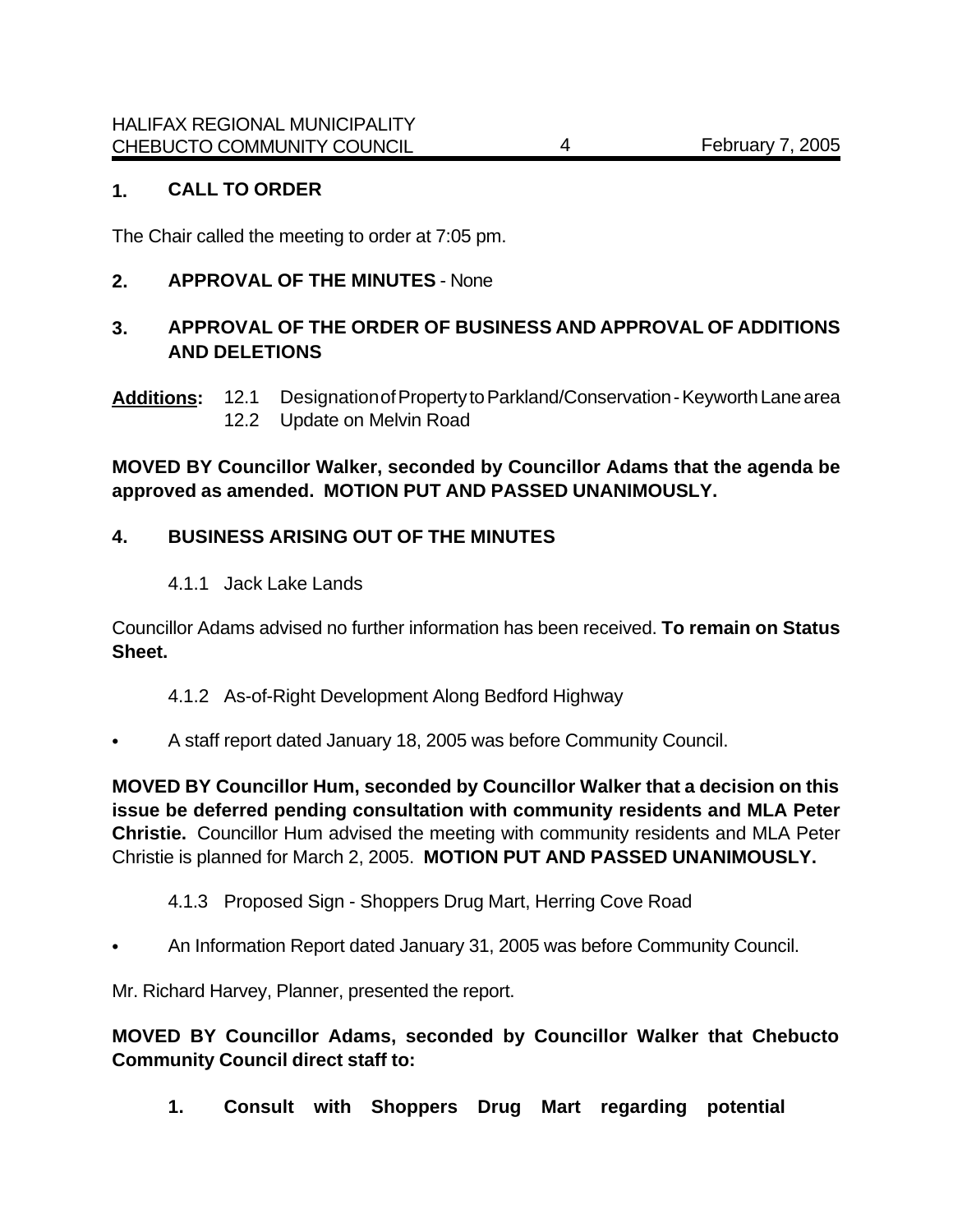**amendments to the Land Use By-Law (and Municipal Planning Strategy if necessary) relating to signage in Mainland South, in keeping with the Discussion Section of the staff report dated January 31, 2005.** 

**2. To have this process initiated through an application by the Company.**

## **MOTION PUT AND PASSED UNANIMOUSLY.**

4.1.4 Hurricane Juan Clean-Up in Districts 10, 15, 16, 17 and 18

Councillor Mosher advised no further information has been received. **To remain on status sheet.** 

4.1.5 Armdale Rotary Traffic Signal St. Margaret's Bay Road/Herring Cove Road

Councillor Adams advised no information has been received. **To remain on status sheet.** *The Legislative Assistant later advised that an Information Report dated January 26, 2005 had been received but was omitted from the Community Council package. A copy of the Information Report was circulated to Councillors, staff and the member of the public who raised the issue at Community Council on January 10, 2005.* 

- 5. MOTIONS OF RECONSIDERATION None
- 6. MOTIONS OF RECISSION None
- 7. CONSIDERATION OF DEFERRED BUSINESS None
- 8. PUBLIC HEARINGS None
- 9. CORRESPONDENCE, PETITIONS AND DELEGATIONS
	- 9.1 Correspondence None
	- 9.2 Petitions
		- 9.2.1 Petition to Re-Zone Ralston Avenue and Pearson Avenue from R2 General Residential to R1 Single Family Dwelling Designation.

Councillor Walker submitted a petition on behalf of residents in the area of Joseph Howe Drive to Abbott Drive to the Railway Cut to Mumford Road. The petition contained 207 signatures.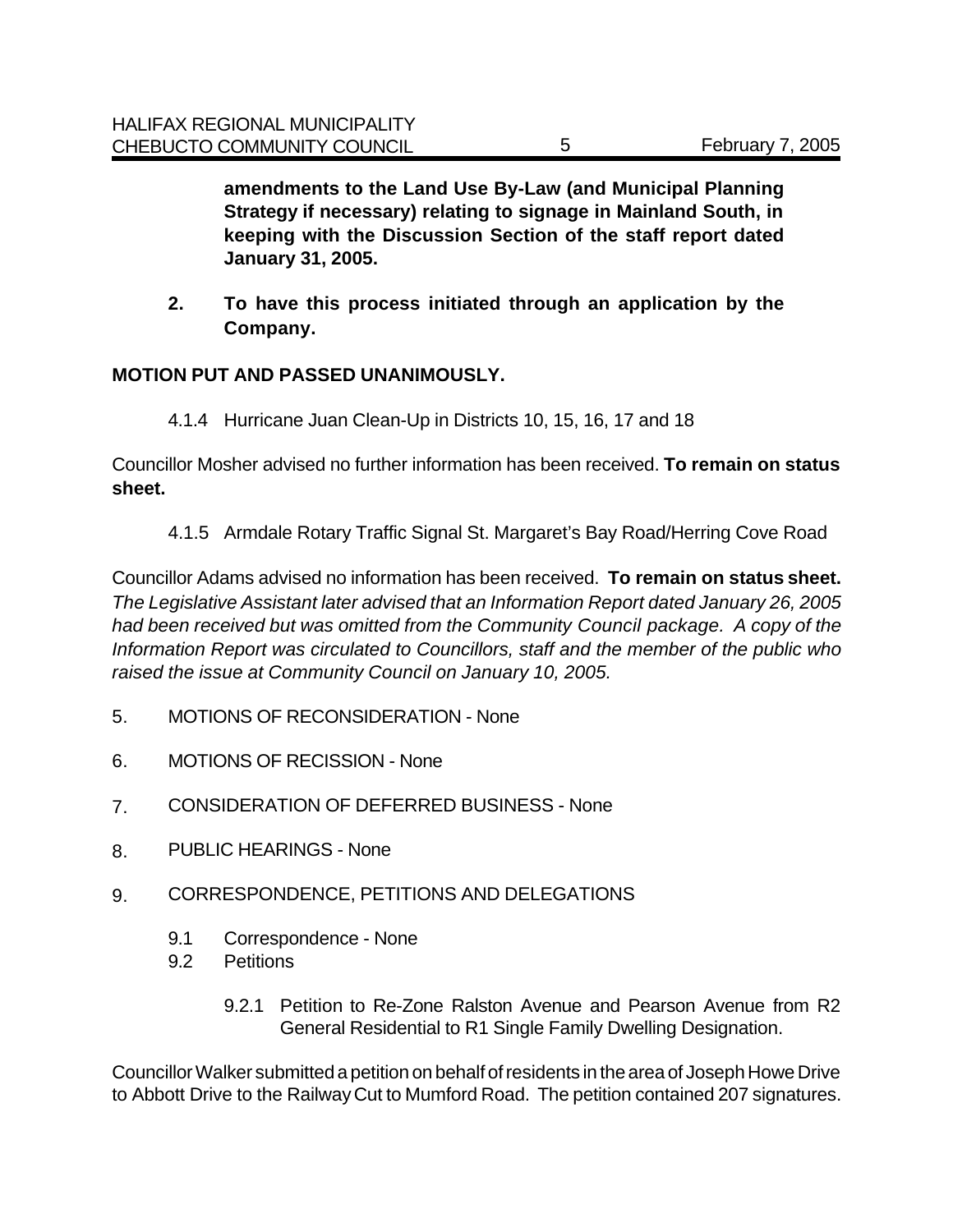The petition requests that *"Halifax Regional Municipality rezone the area of Ralston Avenue/Pearson Avenue from the present R2 General Residential to R1 Single Family Dwelling designation. The request for R1 Single Family Dwelling designation is in order to stabilize and retain the character of the neighbourhood."* Councillor Walker requested this be considered a priority by staff.

- 9.3 Delegations
	- 9.3.1 Halifax North West Trails Association Mr. Bob MacDonald
- A copy of Mr. MacDonald's presentation is on file in the Municipal Clerk's Office.

Mr. MacDonald gave a brief history of the Halifax North West Trails Association (HNWTA).

- He advised there are approximately seventy (70) members.
- The initial organizational meeting was held in June 2003 and currently the group meets 6 to 7 times per year.
- The area covered by this organization is the Mainland North West Region of Halifax bounded by Hammonds Plains Road (north), Bedford Basin (east), St. Margaret's Bay Road (south), Highway 102 (west). The Birch Cove Lakes - Blue Mountain Proposed Wilderness area is included.
- HNWTA members are citizens interested in hiking, walking and the appreciation of nature.
- There are 12 km of existing trails in this area.
- Mapping of the trails is being done by the group. Mr. MacDonald suggested that trail maps be included in the HRM Visitor's Map.
- A Request for Proposal for a Master Plan for Trails in Mainland North is almost ready.
- HNWTA will work with others to promote the protection of the Blue Mountain Birch Cove Lakes area.
- Mr. MacDonald indicated that with HRM's Regional Planning Process it is clear that HRM Planners, Developers, Politicians and Trails Groups must work together.

Councillor Mosher thanked Mr. MacDonald for his presentation.

9.3.2 Birch Cove Lakes Wilderness Society - Dr. Chris Miller/MLA Diana Whalen

• A copy of Dr. Miller's presentation is on file in the Municipal Clerk's Office.

Dr. Miller presented on the Blue Mountain - Birch Cove Lakes Wilderness Area (BMBCL) indicating that:

- BMBCL is located in Mainland North
- It is forested land bound by Highway 102, Route 3, Kearney Lake Road and Hammonds Plains Road.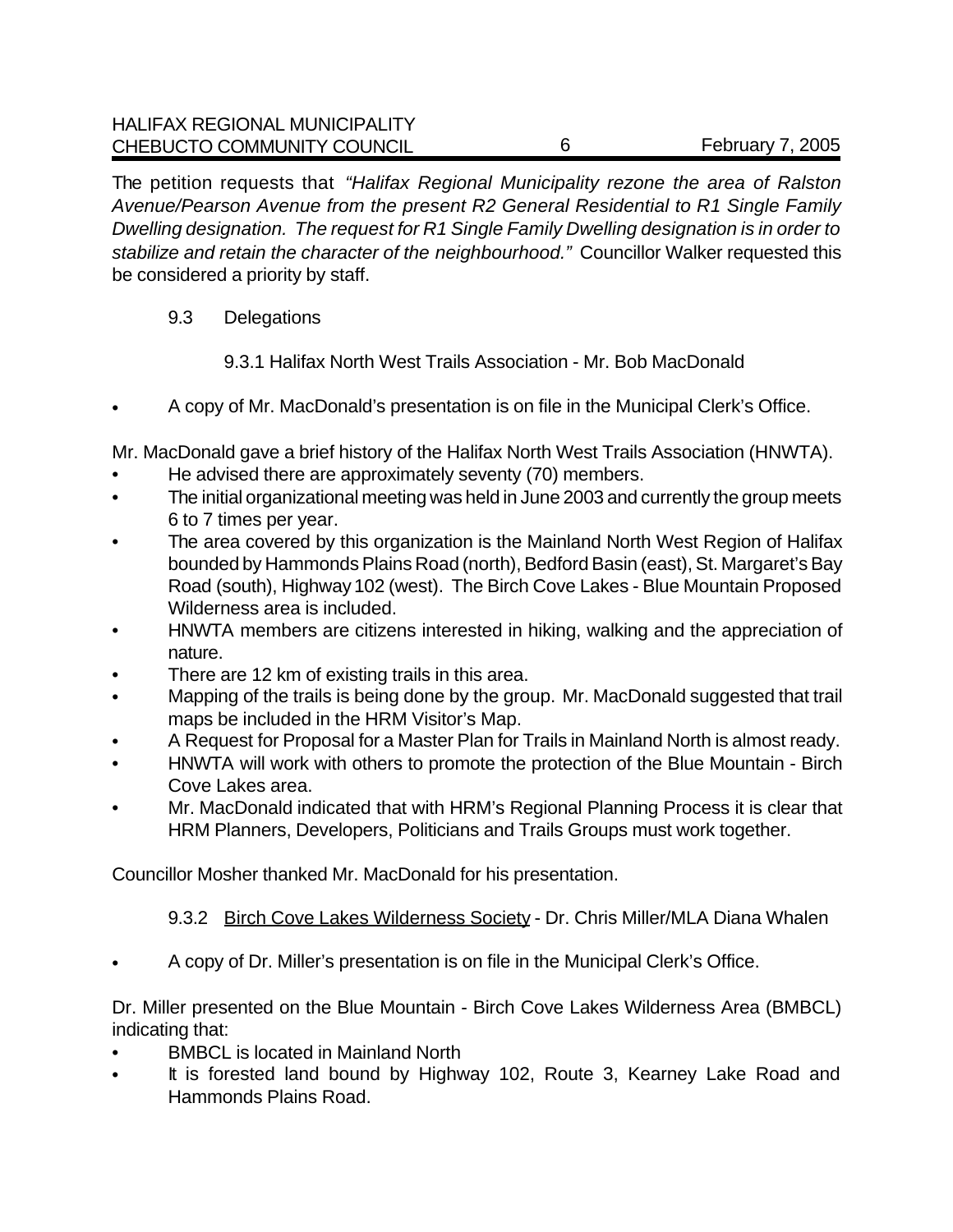- Size is 4,300 acres of publicly-owned Crown Land.
- Importance is due to the fact that the area is the last remaining patch of wilderness near the fast-growing communities of Timberlea, Hammonds Plains and Mainland North.
- Ecological Significance of the area includes: Headwaters for Kearney Lake/Paper Mill Lake and Nine Mile River watersheds, important habitat for endangered mainland moose, twenty-two lakes, old growth stands of red spruce etc., 142 species of birds, rare sub-arctic tundra species Greenland sandwort.
- Blue Mountain is highest point of land in metro Halifax (400' at summit).
- Popular destination for outdoor recreation pursuits.
- Immediate threats: disposal of crown land, proposed Highway 113, uncontrolled suburban sprawl and continued encroachment.

The BMBCL Society is requesting that crown-owned lands in the vicinity of the Blue Mountain - Birch Cove Lakes be designated as protected under Nova Scotia's Wilderness Areas Protection Act. Dr. Miller added that Regional Council could help by supporting this proposal and support establishment of a regional park and wilderness corridor in the vicinity; call on the Provincial Government to undertake a Wilderness Area Assessment for the BMBCL wilderness area.

MLA Diana Whalen submitted the following documentation which is on file in the Municipal Clerk's Office:

! Resolution No. 2686 dated October 8, 2004 and the Terms of Reference for the Preparation of a Focus Report dated December 7, 2004 from the Nova Scotia Department of Transportation and Public Works.

MLA Whalen advised that the Terms of Reference for the Focus Report, dated December 7, 2004, from the Provincial Department of Transportation and Public Works, indicates that: *"In accordance with section 13 (1) (c) of the Environmental Assessment Regulations, the Minister directed TPW to provide a focus report to examine how the proposed Highway 113 fits within the context of the current Halifax Regional Municipality's (HRM's) regional planning efforts, including but not limited to consideration of parks and natural areas, recreational land-use, transportation corridors and private development."*

MLA Whalen commented this is a unique opportunity for HRM to preserve publicly owned crown land. She indicated that a petition has been circulated and will be coming to Community Council at a later date. She requested that Chebucto Community Council pass a motion to support the preservation of these lands.

MLA Whalen responded to Councillor Wile's comment regarding the risk of a land swap indicating there is always a risk of a land swap. She advised that this particular parcel of land has no logging or mineral rights attached to it. Protection of this parcel of land under the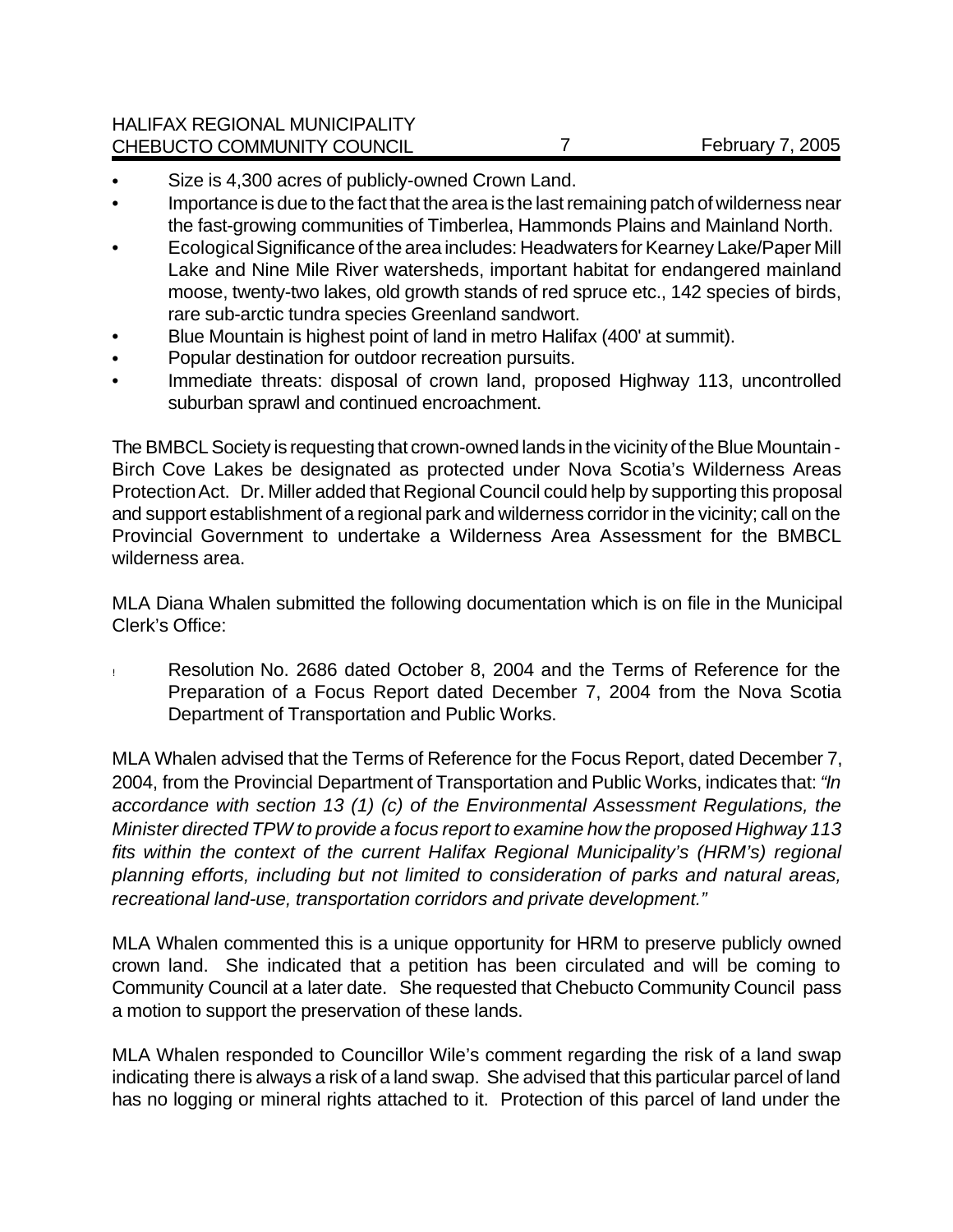| <b>HALIFAX REGIONAL MUNICIPALITY</b> |                         |
|--------------------------------------|-------------------------|
| CHEBUCTO COMMUNITY COUNCIL           | <b>February 7, 2005</b> |

Wilderness Protection Act is recommended and encouraged. Councillor Hum advised that she has met with Minister Peter Christie and he has indicated that there is no land swap planned.

Mr. Roger Wells, Planner, responded to Councillor Hum that HRM sent a submission during the first call for comments from the Provincial Department of Transportation and Public Works department which resulted in the Minister including the qualifier that the province contact HRM.

**MOVED BY Councillor Adams, seconded by Councillor Hum that Chebucto Community Council:**

- **1. Request that MLA Diana Whalen give a presentation to the Western Region Community Council on this matter;**
- **2. Request a staff report in regards to what HRM can do to support the preservation of the Blue Mountain/Birch Cove Lakes area.**

## **MOTION PUT AND PASSED UNANIMOUSLY.**

- **10. REPORTS**
	- 10.1 District 16 Planning Advisory Committee

**MOVED BY Councillor Hum, seconded by Councillor Walker that the District 16 - Planning Advisory Committee, established on December 2, 2002 by Chebucto Community Council on an interim basis to January 31, 2005, be disbanded as of February 7, 2005. MOTION PUT AND PASSED UNANIMOUSLY.** 

10.2 Chebucto Community Council Appointment to Council Executive Committee

**MOVED BY Councillor Adams, seconded by Councillor Hum that Chebucto Community Council appoint Councillor Walker, or designate, as the representative from Chebucto Community Council to the Council Executive Committee**. **MOTION PUT AND PASSED UNANIMOUSLY.** 

10.3 Non-Truck Routes

**MOVED BY Councillor Walker, seconded by Councillor Hum that Chebucto Community Council request HRM's Traffic Authority provide a staff report indicating:**

- **1. What is a non-truck route.**
- **2. Where are trucks permitted to go for local traffic on Mumford Road and**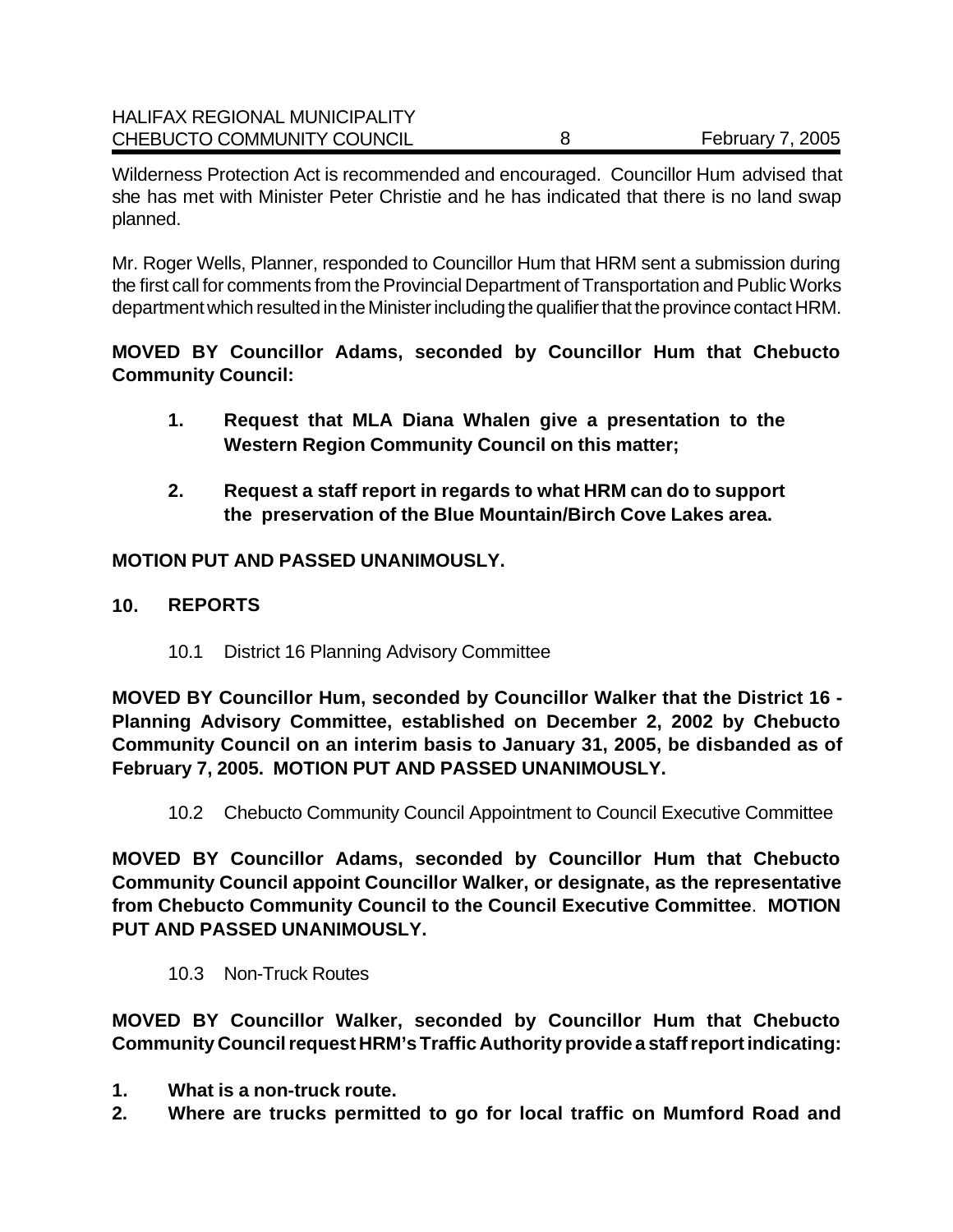**Chebucto Road.**

**3. The procedure to change local traffic from the railway cut each way so that local traffic could only go to the railway cut to Joseph Howe and the railway cut to Chebucto Road.**

**Further, that Halifax Regional Police provide information on how often this area is monitored, how many stops have been made in the last two years and how many tickets have been issued.** 

Councillor Mosher advised there are existing reports from the last three years on this issue.

### **MOTION PUT AND PASSED UNANIMOUSLY.**

- **11. MOTIONS None**
- **12. ADDED ITEMS**
	- 12. 1 Designation of Property to Parkland/Conservation Keyworth Lane area

**MOVED BY Councillor Adams, seconded by Councillor Walker that Chebucto Community Council request staff provide information on the procedure to designate HRM owned lands around Keyworth Lane, Danforth Road and Governors Brook as Parkland or Conservation or a designation that would prevent any new developments. MOTION PUT AND PASSED UNANIMOUSLY.** 

12.2 Update on Melvin Road (Purcell's Cove area)

**MOVED BY Councillor Adams, seconded by Councillor Walker that Chebucto Community Council request staff provide clarification on the status of Melvin Road by indicating whether it is a private road or a public road. Further, that Melvin Road be considered in respect to snow removal and services offered by HRM such as garbage removal. MOTION PUT AND PASSED UNANIMOUSLY.** 

Councillor Mosher indicated that one half of Melvin Road is currently ploughed and garbage is picked up but the other half does not have service.

Councillor Mosher requested Councillor Walker assume the Chair at this time.

## **13. NOTICES OF MOTION**

Councillor Mosher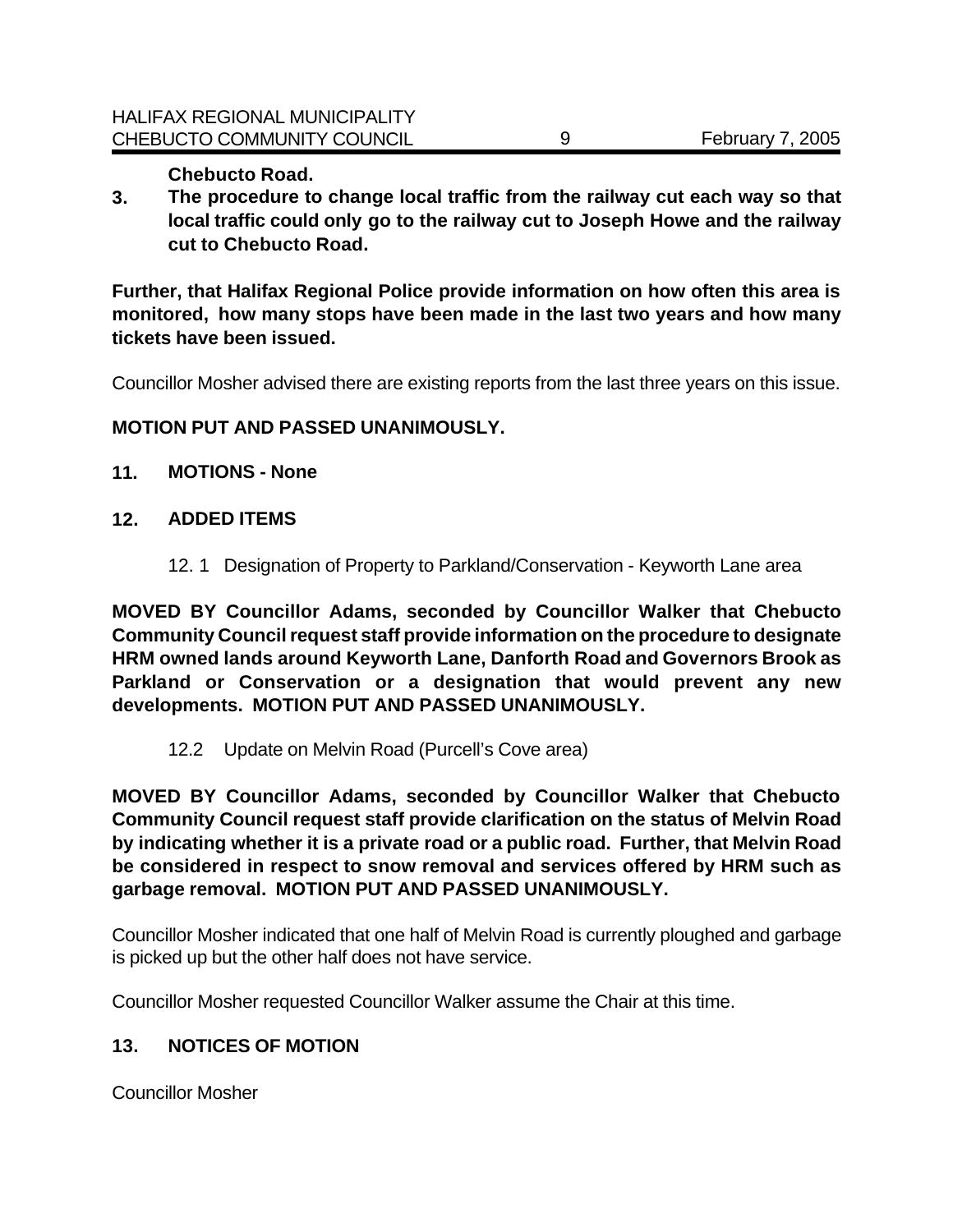**TAKE NOTICE THAT at the next regular meeting of Chebucto Community Council to be held on March 7, 2005, I intend to bring forward a motion requesting Planning Staff for a report to change the zoning of Lot 3 Crown Drive, Halifax (PID # 00299636) from R-3 (General Residential/Low Rise Apartment) zone to R-2P (General Residential) zone.** 

Councillor Mosher resumed the Chair at this time.

## **14. PUBLIC PARTICIPATION**

#### **Alan Ruffman**

- Request the meeting schedule from the Municipal Clerk's Office include the time of the meetings.
- Trail around the Old Edmonds Ground: Consider a name that would reflect the heritage of the area such as: Egan Edmonds Walkway or Hosterman Family. Suggested staff speak to Iris Shea for her knowledge of the area history.
- Suggest HRM consider a change to the MGA (Municipal Government Act) that would give the municipality some authority over the formal investigation of proposed roadways that is currently under the prevue of the Province.

#### **Devon Waslowski.**

- Blue Mountain / Birch Cove Lakes area should be saved. Great opportunity for public to walk in this area as walking is important for cardiovascular health.
- He has started a petition in the cardiology unit of the hospital to save this area and in only four lunch hours he has received 200 signatures.

## **Peter Foley**

Councillor Walker confirmed for Mr. Foley that a report on the Mumford Road Non-Truck Route issue is expected for the March 7, 2005 meeting.

#### **John McMullin**

 • Expressed concern for wilderness areas and requested HRM do everything possible to protect the Birch Cove Lakes/Blue Mountain area from uncontrolled development.

## **15. NEXT MEETING DATE**

The next meeting will be held on Monday, March 7, 2005 at 7:00 pm in the Keshen Goodman Library, 330 Lacewood Drive, Halifax.

#### **16. ADJOURNMENT**

The meeting adjourned at 8:00 pm.